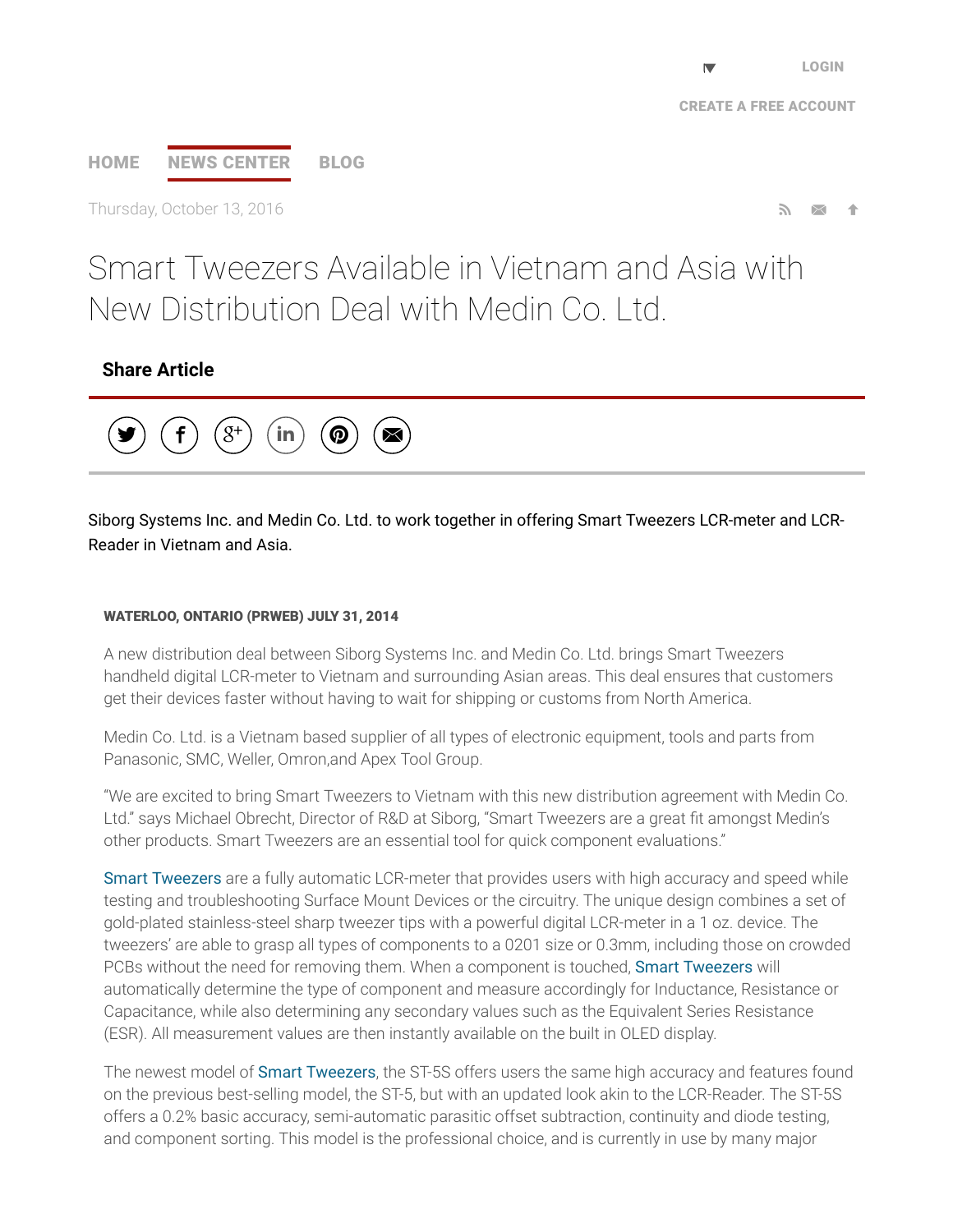high-tech companies worldwide for applications from manufacturing to repair and maintenance, and is the choice model on production lines.

Features include:

-Fully automatic Inductance, Resistance, Capacitance and Equivalent Series Resistance (ESR) evaluations -Basic accuracy of 0.2%

-Component sorting with 1%, 5%, 10% and 20% tolerance

-Continuity and diode testing

-Adjustable test signals of 0.5 and 1.0 Vrms

-Displays active and reactive impedance components displayed

-Parasitic offset subtraction feature

The [LCR-Reader](http://www.prweb.net/Redirect.aspx?id=aHR0cDovL3d3dy5sY3ItcmVhZGVyLmNvbQ==) is the consumer's choice LCR-meter with a price below \$200 USD, designed for nonprofessionals and hobbyists that want a handheld alternative to conventional bench type testers. This model has a lower basic accuracy 1% and less features than the ST-5S model, including the ability to manually select the test signal and frequency. The [LCR-Reader](http://www.prweb.net/Redirect.aspx?id=aHR0cDovL3d3dy5sY3ItcmVhZGVyLmNvbQ==) uses a fixed 0.5 Vrms signal, which may limit testing ceramic capacitors.

Features include: -Automatic L, C, R and ESR measurements -Basic accuracy of 1%, the same found on the Smart Tweezers ST-2 and ST-3 models -Best range selection -Affordable price for non-professionals

Both devices have a Li-Ion battery, rechargeable via micro-USB, with 60 hour life. Both devices also weigh only 1 oz., have a bright OLED display, and are controlled with a one button navigation. The ST-5S features a joystick like navigation that allows the user to switch test modes, signal frequency, etc. without needing to use the menus.

Smart Tweezers have grown globally over the past 10 years of availability, and have become recognized for their unique and easy-to-use design for all SMT work, including manufacturing, repair and maintenance.

Visit the Smart [Tweezers](http://www.prweb.net/Redirect.aspx?id=aHR0cDovL3d3dy5zbWFydHR3ZWV6ZXJzLnVzL2Jsb2c=) Blog for all the latest news.

For more information: Medin Co. Ltd. Ngoc Huynh Purchasing Dept. Ho Chi Minh Head office: #22, C1 street, Ward 13, Tan Binh District, Ho Chi Minh City, Viet Nam Tel: +84-8- 37.28.28.88 Fax: +84-8-37.28.39.71 Hp: +84-0935 516 169 Email: ngoc.huynh(at)medin(dot)com(dot)vn Skype: Chocoopie QQ: 2377071017

Ha Noi branch: Room 805, 8th floor, Plaschem Building, 562 Nguyen Van Cu, Hanoi City Tel: +84-4.3652.6883 Fax: +84-4.3652.6882 Website: [http://www.medin.com.vn](http://www.prweb.net/Redirect.aspx?id=aHR0cDovL3d3dy5tZWRpbi5jb20udm4=)

About Siborg Systems Inc.

Established in 1994, Siborg is a source of engineering software and hardware tools for semiconductor and electronics industry. Located in the city of Waterloo, Ontario, Canada, it enjoys being a part of the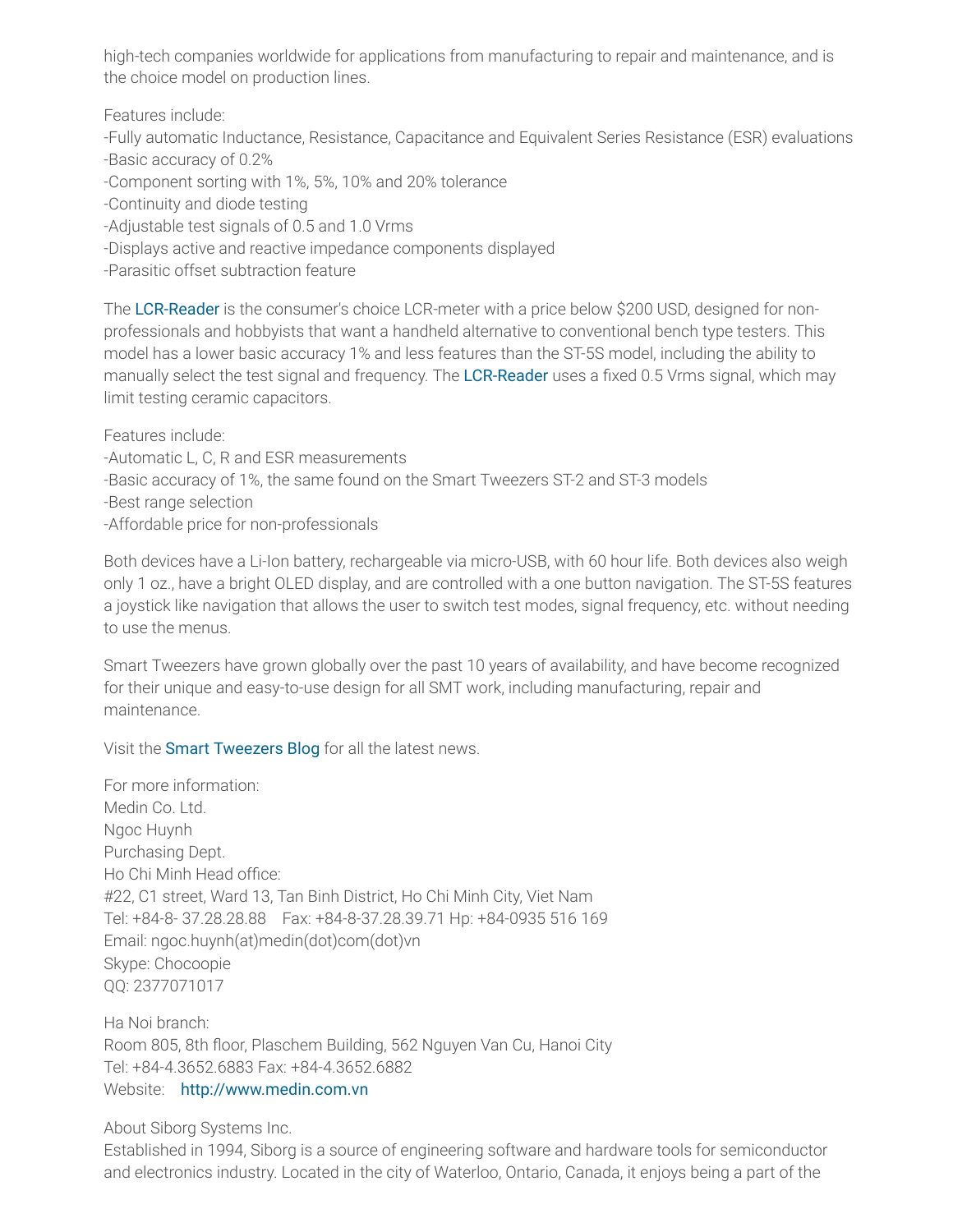Share article on socal media or email:



View article via:

[PDF](http://www.prweb.com/pdfdownload/12056778.pdf) [PRINT](http://www.prweb.com/printer/12056778.htm)



LCR-meter Smart Tweezers ST-5S

Smart Tweezers are an essential tool for quick component evaluations and PCB debugging.

## Contact Author

#### MICHAEL OBRECHT

Siborg [Systems](http://www.prweb.net/Redirect.aspx?id=aHR0cDovL3d3dy5zaWJvcmcuY29t) Inc +1 (519) 888-9906 [Email](http://www.prweb.com/EmailContact.aspx?prid=12056778) >



@smarttweezersus since: 09/2010 [Follow](https://twitter.com/intent/user?screen_name=smarttweezersus&variant=2.0) >



 $\bigoplus$  Siborg Systems Inc



 $\widehat{\mathsf{in}}$  Siborg Systems Inc